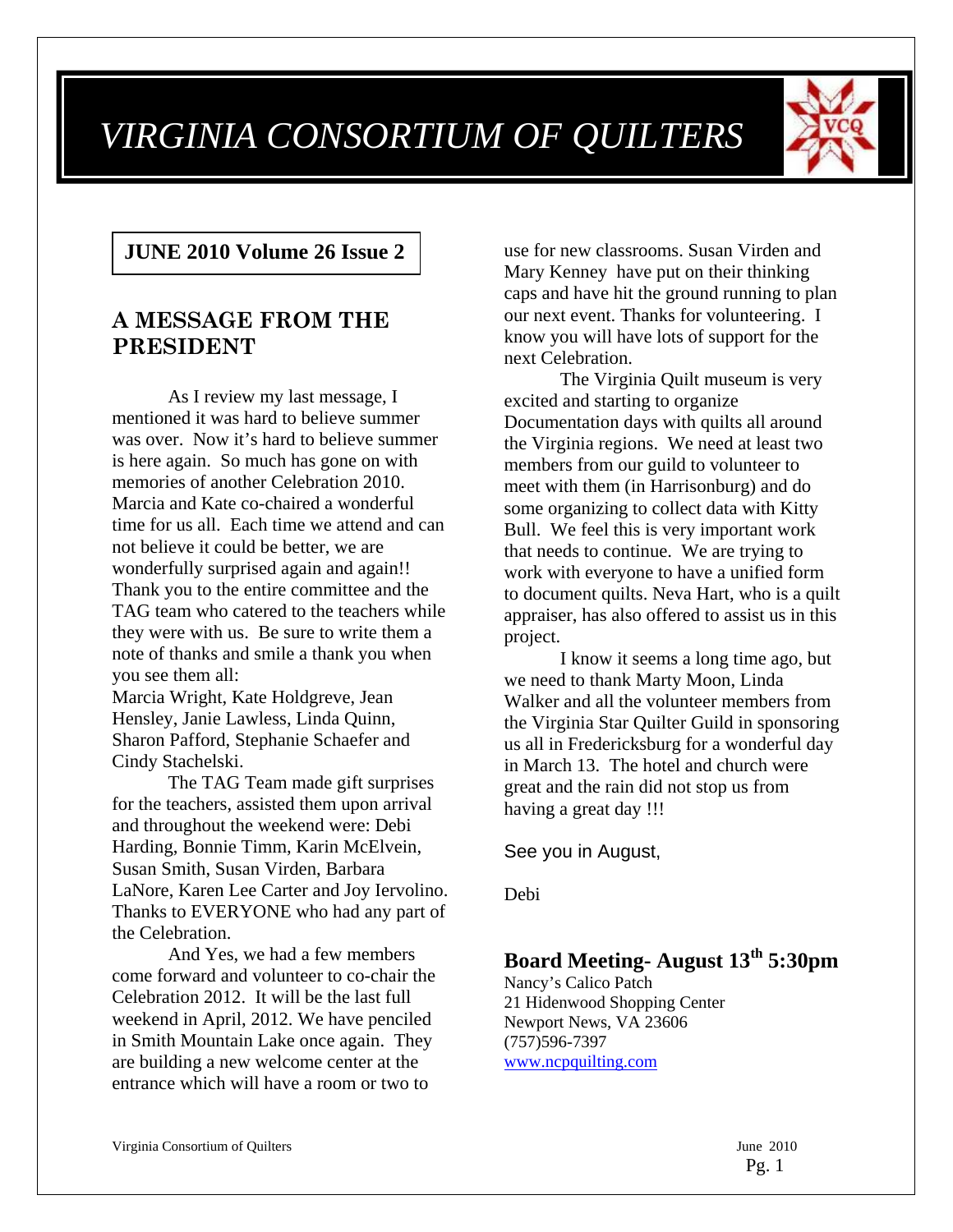**Beginning with this newsletter, June 2010, all members who have provided the membership chair with an email address will receive a notice when the newsletter is available to download from the VCQ website. The current newletter and past** 

**newsletters can be viewed and downloaded from the VCQ website at www.vcq.org**

 **Please contact Kitty Bull, krabul@comcast.net or (804)748-8504, if you cannot download a copy and wish to receive a paper copy of the newsletter thru the US Postal Service.** 

 **If your current physical and/or email address needs to be updated, please fill out the application for membership form at the back of the newsletter or download from the website and send to Dianne Reasons, the Membership Chairperson.** 

#### **Board Positions**:

We are still seeking a **Program Chairman** to serve us with their skills of setting up the teachers, speakers, vendors, and supplying information to newsletter, and collecting registration.

Also Karin McElvein, **Facilities Chairman**, who works with the host group to review contracts for hotel, meeting facilities and food vendors will be stepping down from this position Jan. 1st, so please think about this position.

Southwest Area Rep Patty Marshall has resigned. She and husband have both had a trying year or illness and we wish them all good health going forward. Betty Blessin will be replacing her as our new area rep.

**Elaine Myers** has done a wonderful job of stepping up the enthusiasm of the Virginia Memorial Quilt Project for VCQ in 2010. VCQ took on this as a charity project for 2 years **which will end in December**. Elaine will be retiring from chairing this committee at the end of the year. The board will be discussing whether to continue our support of the project, since the war is going on, but will need a few members to step up and volunteer to coordinate. Elaine thank you for all your talents.

> **The Membership discussed and voted on recommendations made by the Board at the March 2010 meeting, as follows:**

- Raise teacher compensation to \$200 for a full day/ \$125 for a 3 hr class/ \$125 for lecture. APPROVED
- Increase all quarterly meeting Class/workshop fees by \$5.00 for each attendee (not vendors) to \$30 members/\$45 nonmembers and for ComeQuiltWithMe; \$25 members/\$35 non-members. APPROVED
- Reduce travel reimbursement for the Executive Board to maximum of \$40. MOTION REMOVED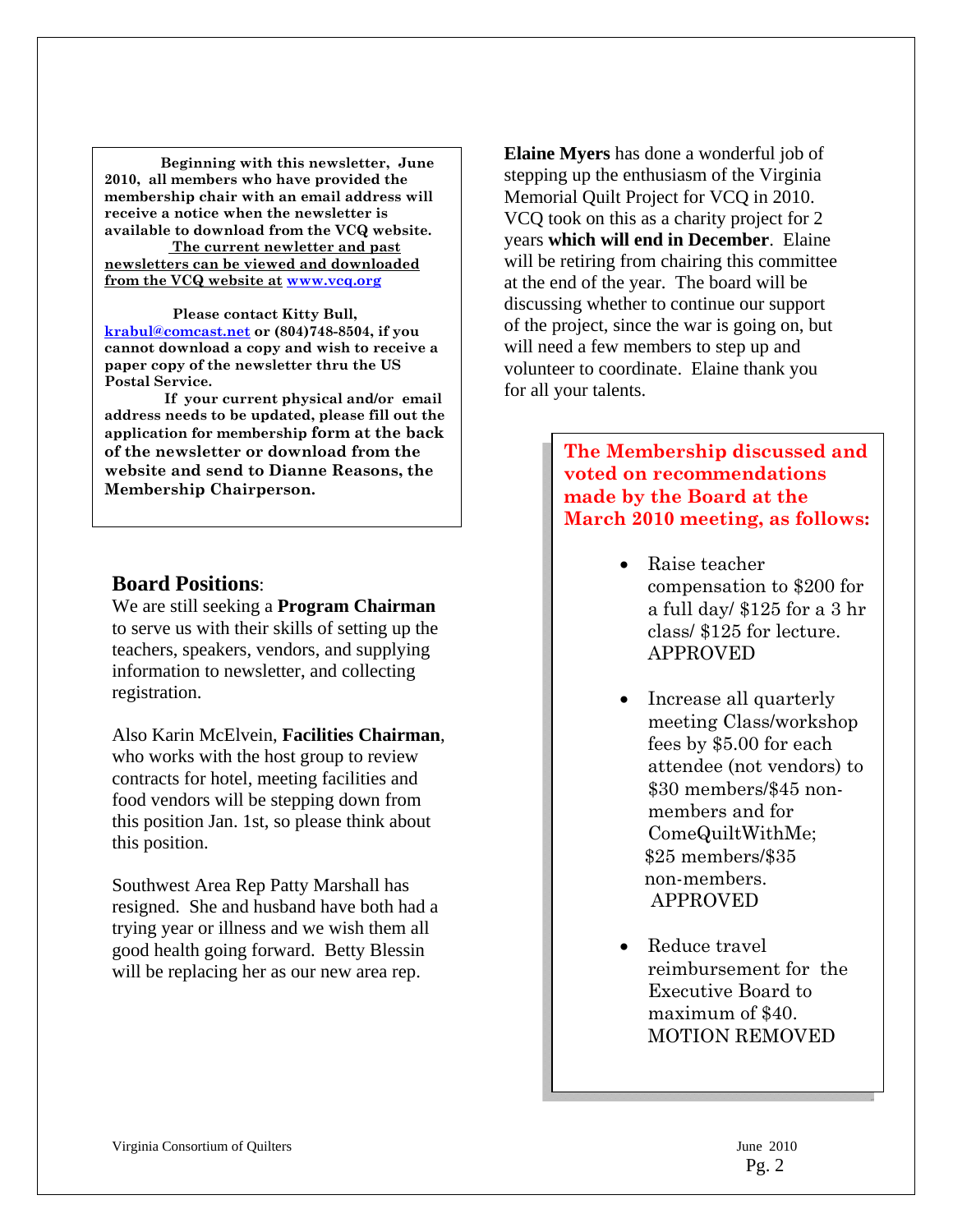Your Board of Directors *President*  **Debi Harding** 757-615-7758 debi.harding@wellsfargo.com *Past President -* **Marty** *Moon* etwmwm@aol.com *Vice President*  **Kathy McCrea**  kathy.mccrea@cox.net *Secretary*  **Susan Price** 703-569-7421 sueprice@cox.net *Treasurer*  **Betty-Lee Stickler**  bpsmimi@sticklers.net *Membership*  **Dianne Reasons** 540-942-5948 dreasons@ntelos.net *Historian*  **Joan McGowan** 703-323-6048 joquilter@aol.com *Programs -* **Open Position** 

*Facilities* 

**Karin McElvein** 757-227-6103 karin@jrps.com *Newsletter*  **Kitty Bull** 

krabul@comcast.net

*Print Publicity -* **Open position** 

*Webmistress*  **Mary Grogan**  webmistress@vcq.org *Celebration 2012 -* **Susan Virden sjsjv@yahoo.com** Mary Kenney mek635@cox.net

*Documentation -* **Open Position**

**Area Representatives**  *One - Northern VA*  **Joan McGowan** 703-323-6048 joquilter@aol.com *Two - Shenandoah Valley* **Norma Harris** 540-942-1696 samandnorma@ntelos.net *Three - Roanoke*   **Open Position**

*Four - Charlottesville-Lynchburg.*  **Charlotte Veregge** 540-672-0719 kwltnanny@aol.com *Five - Richmond*  **Karen Dumont** 804-233-7750 kmdumont@comcast.net *Six - Fredericksburg*  **Marty Moon** 540-825-4740 etwmwm@aol.com *Seven - Southwest*  **Betty Blessin bblessin@triad.rr.com** *Eight - Tidewater –Peninsula*  **Bonnie Timm** 757-483-4909

*Nine - Tidewater –Southside*  **Debi Harding** 757-615-7758 debi.harding@wellsfargo.com

\_\_\_\_\_\_\_\_\_\_\_\_\_\_\_\_\_\_\_\_\_\_\_\_\_\_\_\_ **Upcoming Events and Happenings Mark Your Calendars!!!!!** 

**Our November 13, 2010 VCQ meeting will be in Martinsville**. We are happy to announce that we will support the Seventh Biennial Invitational Quilt Exhibit: The Art of the Quilt **opening reception Friday evening November 12** from 5:30pm- 7:00m. Linda Fiedler has curated this event for years. This has been a favorite for VCQ members to dress up and mingle with the artists (some from our guild) and give back to the community of artists. The Piedmont Arts and Lynwood Artists will host a Members Reception and Artist Talk. The event will be open thru December 30, 2010. Quilt artists from all over the Southeast have been invited to display their work in the showcase. All aspects of quilting are depicted in this colorful, awe-inspiring show, which celebrates the  $75<sup>th</sup>$  Anniversary of the Blue Ridge Parkway.

**Members must RSVP to this event on the**  website: www.piedmontarts.org., so as to have a count for food and beverages provided.

**If you know of an event or Your Quilt Guild is having a show, let our VCQ webmistress, webmistress@vcq.org know so it can be posted on the VCQ website, www.vcq.org.**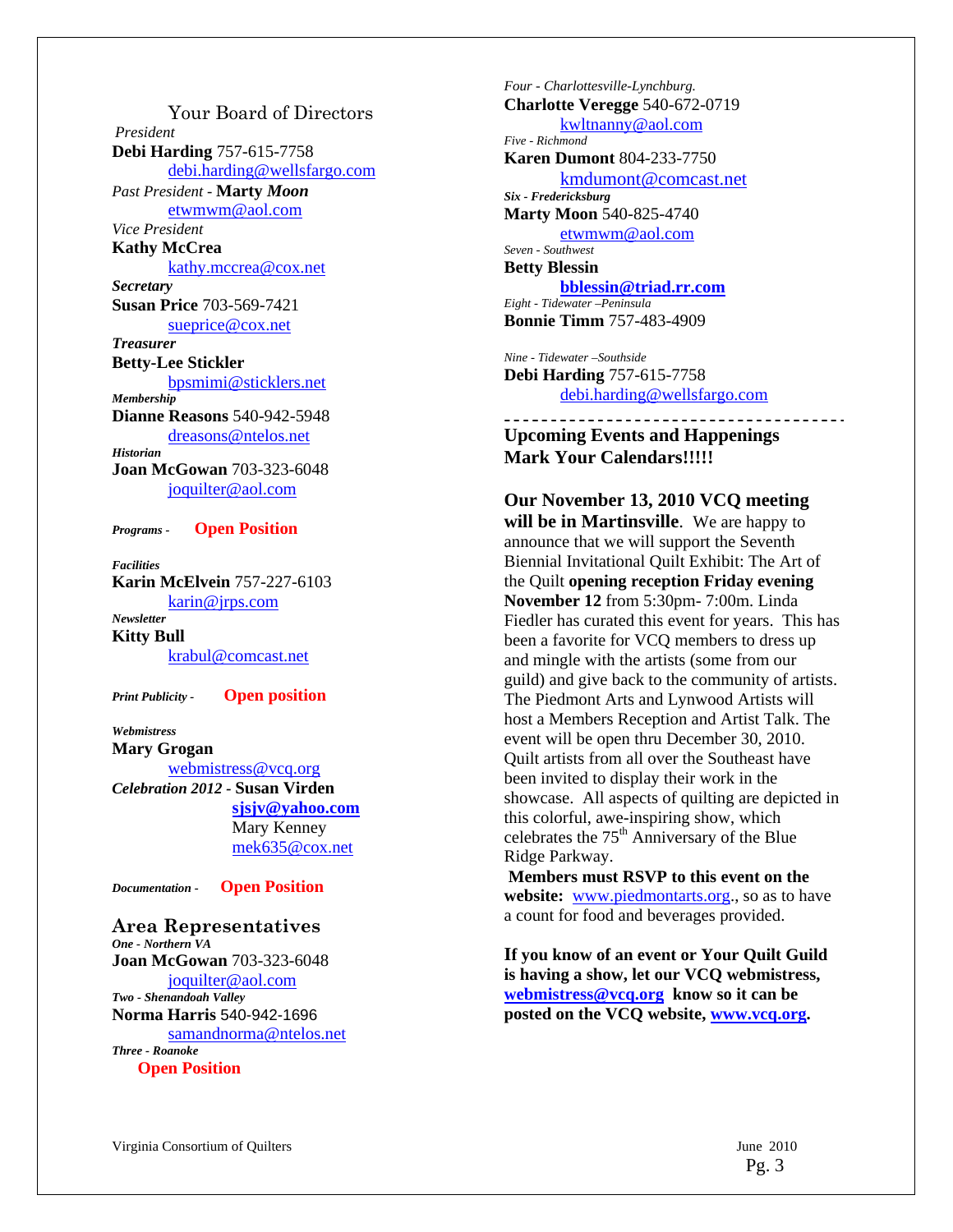## **Advertising Rates for Newsletter & Roster**

|                                               | Newsletter | Roster  |
|-----------------------------------------------|------------|---------|
| <b>Business Card</b>                          | \$10.00    | \$20.00 |
| $\frac{1}{4}$ Page                            | 15.00      | 30.00   |
| $\frac{1}{2}$ Page                            | 30.00      | 60.00   |
| Full Page                                     | 50.00      | 100.00  |
| <b>Inside Back Page</b>                       |            | 125.00  |
| Classified Ad (50 word max – Newsletter only) |            |         |
| \$5.00 - available ONLY to VCQ Members        |            |         |

#### **FOR SALE: Karin McElvein – karin@jrps.com; (H)757-227-6103 (C) 757-572-1569**

**Bernina 1260 w/ knee lift:** In excellent condition; just serviced. Includes Large Clear Plastic fitted sewing table. Also includes 15 bobbins and the following 20 feet: walking foot, big foot; little foot 1/4 ft w/ Bernina adapter; button hole foot, #2,#3, # 4,#5, #6, #7, #8, #9, 2 darning feet, # 31, #37 & # 57(1/4 Feet) #20, #16,#61. Book included. \$1200.00

**Craft Table w/ cutting mat to fit.** [60" X 36" ]With drop leaves down it is only 12" wide. \$40.00

# Slate of Officers:

The following slate of officers is presented for the  $2011-2012 -$  two years term starting January 1, 2011:

> President, Debi Harding Secretary, Susan Price Historian, Joan McGowan

If you wish to nominate someone or be considered for one of the above positions, please contact an area representative. If there are two candidates for a position, the membership will vote at the annual meeting in November 2010.

#### **Celebration 2010 Deemed a Huge Success!!**

It is hard to believe the 2010 Celebration event, Quilts Ahoy, is just a memory. But what a wonderful memory. The Ladies of the Lake had a lot of fun planning and then executing the event. We have been delighted to receive such wonderful feedback - it means we achieved our goals. Thanks to all of you who participated for making it such a great time.

We are also delighted to pass on to you that we made money again this year. Final numbers will be available at the August VCQ meeting. This should help the 2012 people get off to a good start. Thanks so much to Mary Kenney and Susan Virden for taking on the responsibility to co-chair the 2012 Celebration weekend. We know they and their committee will have wonderful new ideas and a bevy of great teachers again. Have fun, gals!!! The hard work is all worth it when you see the grins, hear the laughter and feel the warm comraderie of the attendees!

Looking forward to 2012!

Marcia Wright, Kate Holdgreve, Janie Lawless, Cindy Stachelski, Stephanie Schaefer, Sharon Pafford, Linda Quinn and Jean Hensley

#### The following are the deadlines for submissions to the newsletter:

Material can be sent electronically (preferred) to krabul@comcast.net OR mailed to: Kitty Bull 8901 Sawdust Trail Chesterfield, VA 23838-5277:

## **Sept 25, 2010** for the Martinsville Meeting January 19<sup>th</sup> 2011 for the Gloucester meeting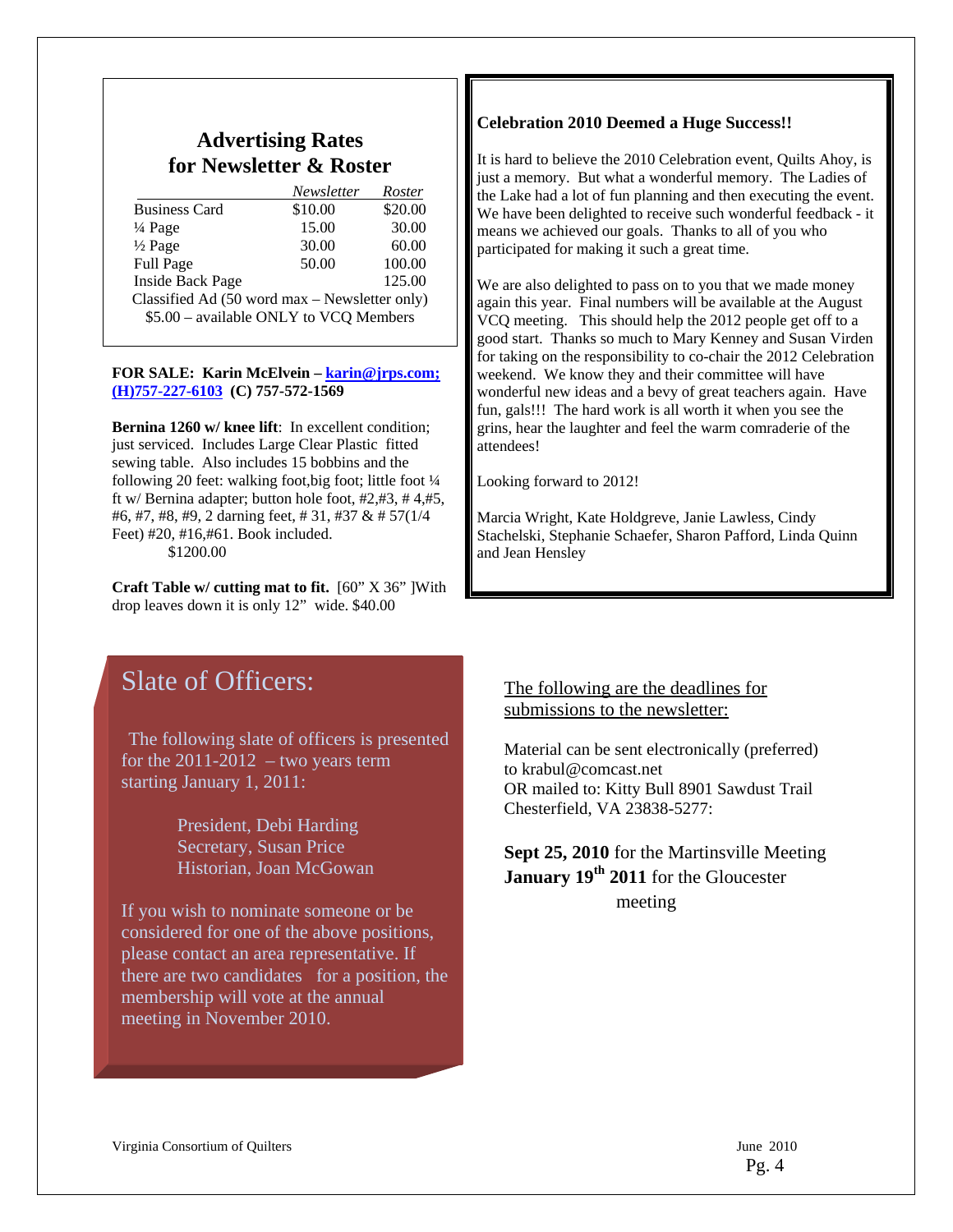#### **Minutes of the VCQ Quarterly Meeting in Fredericksburg, VA – March 13th, 2010**

 The meeting was called to order at 12:50 by Debi Harding, President. Debi thanked the Virginia Star Quilters, the host guild, for the favors, treats, and water as well as the kitchen staff for their help with lunch. Debi presented a donation of \$250 to Linda Walker for use of the church facility.

The treasurer's report was presented by Betty-Lee Stickler. She noted that the current balance, which agrees with the bank balance, reflects Celebration income, while expenses remain to be paid. A motion was made to file the report for audit; the motion was seconded and approved. The minutes of the November meeting were printed in the newsletter. A motion was made to accept the minutes as written and seconded. The motion was approved.

 There was a pattern for a Thinking of You block printed in the newsletter. It is to be used to send blocks to any member who you think is in need of remembrance or recognition. Thanks to the two vendors here today, Kelly Ann's Quilting of Warrenton and the Quilt & Sewing Center of Fredericksburg. If anyone is staying tonight, there is a free concert at the University of Mary Washington.

 Elaine Myers is coordinating the Virginia Memorial Quilt Project, which donates quilts to the families of service members killed in Iraq and Afghanistan. The directions for a quilt block that were in the last newsletter had an error; Elaine sent a correction via email. There will be a raffle drawing today for five pairs of earrings made from the leftover 25<sup>th</sup> anniversary charms given out at the November meeting. Proceeds from the raffle will be used to purchase batting and backings for the charity quilts. \$175 was contributed in today's raffle. The quilts should be at least 72 x 90 inches in size. They do not have to be red, white and blue. A suggestion was made to devote a meeting to working on charity quilts, perhaps at the November meeting in Martinsville. A show of hands did not show a majority of those in attendance to be in favor of the idea.

 Kate Holdgreve and Marcia Wright gave an update on Celebration 2010 – Quilts Ahoy! – which will set sail in April at Smith Mountain Lake 4-H Center. Two other members of the committee were also introduced – Janie Lawless and Stephanie Schaefer. Rooms and roommates have been assigned; there must be 3 people per room to fit everyone in the center. If you requested only 1 person as a roommate, you may have a 3<sup>rd</sup> person you don't know in your room. Please make them feel welcome. Enrollment is full and lots of wonderful things are planned. The group does need someone to lead a Sunday morning service, please let them know if you are able to. The brochure is available on the website if you need to check anything; be sure to check the list of things to bring. They hope everyone is working on a chatelaine for the contest. They are looking forward to seeing everyone in April; check in is between 3 and 5 PM on April 22.

 The website is being re-designed by Mary Grogan's firm. The new site will go live around April 1. The newsletter editor, Kitty Bull, reminded everyone that future newsletters would be distributed electronically unless you have requested a paper copy. Those without email addresses will still receive a paper copy. Otherwise, you will receive an email notice that the current newsletter is available for download from the web site. When you pick up your new roster today, please make sure your email address is correct and if not, send any updates to Dianne Reasons. You will get an email notice in the future when your membership is expiring.

Founding member Beverly Huss passed away in February. Send cards to the family if you knew her.

 The Minds Wide Open exhibit is open in Orange, VA, and will be open for 2 months. VCQ members who have quilts in the exhibit are Cathy Tyler, Karin McElvein, Paula Golden, Elaine Myers and Marty Moon.

 Many thanks to Isobel Meekins who has been our Programs chair for the last year. This is the last meeting she is coordinating, so we are in need of a replacement. We also need someone to lead a documentation committee. Paula Golden is the new VA Quilt Museum board president and knows of 2 guilds in the state already planning documentation days.

Meetings for the remainder of this year and next include:

**April 2010** – Celebration @ Smith Mountain Lake 4-H Center; **August 2010** – Newport News

**November 2010** – Martinsville; **March 2011** – Gloucester; **May 2011** – Richmond;

**August 2011** – Monterey; **November 2011** – possibly Blackstone Methodist Center

 The board has proposed increases to the fees charged for meetings, as well as raising the amount paid to teachers and reducng board reimbursement for travel. The proposal is to raise all workshop fees by \$5, so that the cost would be \$25/members and \$35/non-members for Come Quilt with Me; \$30 for member workshops and \$45 for nonmember workshops. Payment for teachers would increase to \$200 for a 5-hour workshop, \$125 for a 3-hour workshop, and \$125 for a lecture. Motions were made and seconded to accept the fees proposed by the board; both were approved. The  $3<sup>rd</sup>$  proposal was to reduce board reimbursement for travel from \$75 to \$40. After discussion, a motion was made to leave the travel reimbursement as it currently stands. The motion was seconded and approved. That reimbursement remains at a maximum of \$75.

 Members were reminded to gather at 3:30 for show and tell. We will gather in the lobby since another group will be using the stage area of the multi-purpose room. You may return to your classroom afterwards to pack up supplies. The host group drew for the door prizes of herbs and Johnny jump-ups that were the table centerpieces. The meeting was adjourned at 1:35 PM.

Virginia Consortium of Quilters **June 2010** June 2010 Respectfully submitted, Susan Price, Secretary

Pg. 5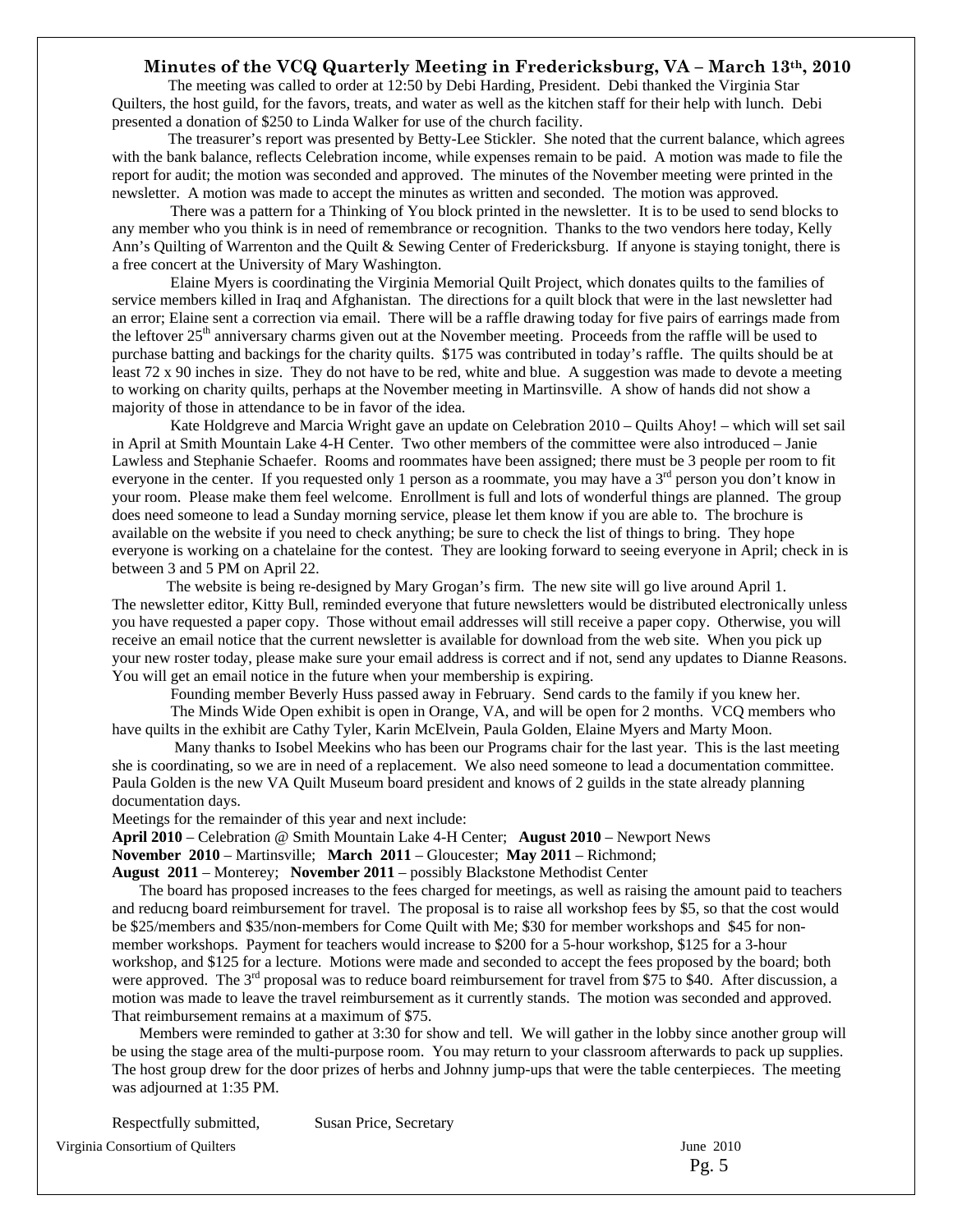# **CHARITY PROJECT: VA MEMORIAL QUILT PROJECT**

**WOW!!!** We have had GREAT participation in creating quilts for this charity project. The quilts we are making will be donated through VMQP to families of Virginia soldiers killed in the war against terror. For more information on this project, see the article in the January newsletter.

We have had about 75 rail fence blocks made and turned in!!! **BUT…**we need more!!! Rather than create a different block each quarter, let's keep making red, white & blue rail fence blocks. .

We have also had several completed quilts and completed quilt tops donated for this project. Also, a number of members have taken blocks home to put tops together. Thanks to everyone!

Now, wouldn't it be awesome to have 100% VCQ participation by the end of the year?!?!? If you can't make it to the next two meetings, how about making a block and sending it with a friend, or mailing it directly to me!! And, if you DO come to the meeting, think about this – if everyone that attends (approx. 90) spent only **5 minutes** on this project that would add up to **7 ½ hours** worth of work. **10 minutes each would be 15 hours!!** So…if you are in a class with your sewing machine, spend a few minutes as you set up or before lunch break sewing a few rails together. If you have your rotary cutting tools with you, cut a few  $2\frac{1}{2}$  strips from provided materials. Handwork class only? Hand stitch the binding on an almost finished quilt during the business meeting. No tools at all? Help press some of the donated fabrics – VCQ always has irons set up. It really is true that many hands make light work.

Also at the August meeting, we will be raffling off more earrings made from the VCQ  $25<sup>th</sup>$ anniversary charms. So bring a few dollars for a chance to win a pair – the money goes to purchase battings and backing fabrics for the quilts. Last meeting we raised \$177.00!!! \*\*\*One more thing – I will not be able to make it to the August meeting, so if you would like to help with collecting squares, selling raffle tickets, doling out fabrics, etc., please let me know, or see a Board member at the meeting. I will have everything at the meeting and well labeled!!\*\*\* Elaine Myers – quirkyquilter@pemtel.net

Here is the Rail Fence pattern:

**A = red (shown as darkest color in picture)** 

**B=white/beige (shown as center color)** 

**C=dark blue (shown as lightest color in picture)** 

Each "rail" is cut 2  $\frac{1}{2}$ " by 6  $\frac{1}{2}$ " – you will need 4 of each color.

Sew 4 sets of A+B+C. Lay out to match diagram,

noting the position and direction of the colors and stripes,

and sew the 4 pieces together.

# **Each block turned in at the August 14th meeting will give the donor a chance in a prize drawing!**

Virginia Consortium of Quilters **June 2010** 



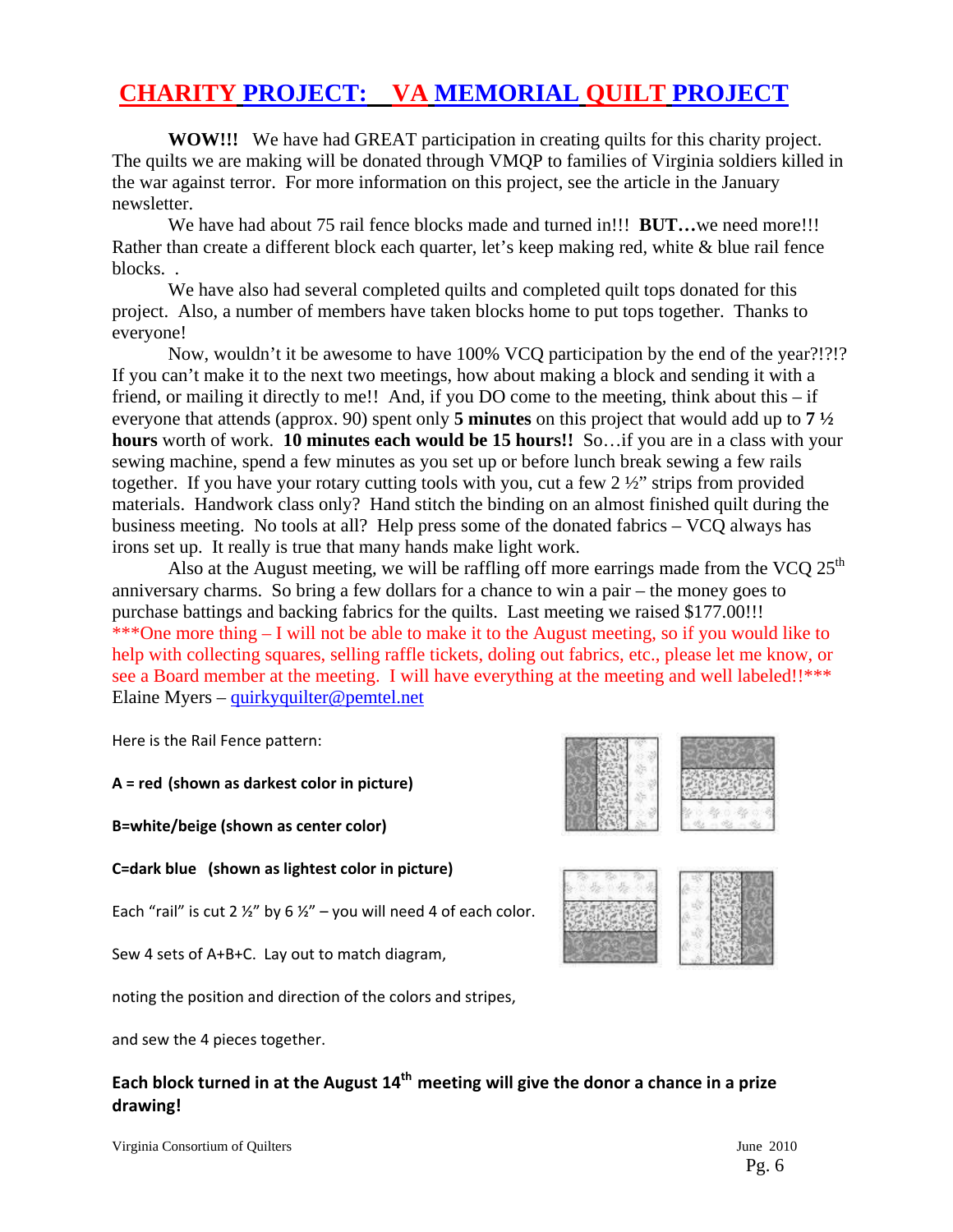**Important Information About Your Membership Renewal:** *Please, please* send in your dues **with** your membership form!! Dues are currently \$20.00 per year payable in advance up to five years if you desire. *Remember*, if you pay in advance and dues are increased, you will not have to pay any additional fees during that time. *When renewing your membership, please include a stamped, self-addressed envelope with your payment so that your membership card can be returned to you.*  Use the VCQ Membership Application Form below to join, renew or update your VCQ roster information (i.e. name, address, phone and email). If you need to update information already in our membership database, you can email Dianne Reasons the updates at dreasons@ntelos.net. The form below can be downloaded from our website at http://www.vcq.org. **Virginia Consortium of Quilters Application for Membership** 

| Name: $\qquad \qquad$ Phone: $\qquad \qquad$ Phone: $\qquad \qquad$                                                                                                                                                                                                                         |  |  |  |
|---------------------------------------------------------------------------------------------------------------------------------------------------------------------------------------------------------------------------------------------------------------------------------------------|--|--|--|
|                                                                                                                                                                                                                                                                                             |  |  |  |
| City: $\qquad \qquad$ State: $\qquad \qquad$ Zip: $\qquad \qquad$ -                                                                                                                                                                                                                         |  |  |  |
|                                                                                                                                                                                                                                                                                             |  |  |  |
| (By providing my email address, I understand that I will receive an email message when the latest<br>version of the newsletter is available. The message will have a link to click on to view and download a<br>color copy of the newsletter electronically, UNLESS I check the box below.) |  |  |  |

 $( )$  I wish to receive a paper copy of the quarterly newsletter.

Your membership can be paid for multiple years (up to 5 years) with this form. This date will be on your membership card and the mailing label of each newsletter. If dues increase during this period, yours will not.

| ) New Member                                                                             | Renewal Amt: \$ |  | (make check payable to "VCQ")        |  |
|------------------------------------------------------------------------------------------|-----------------|--|--------------------------------------|--|
|                                                                                          |                 |  | (\$20.00 per year up to five years.) |  |
| Renewal Members Only: Please enclose with your payment, application and a self-addressed |                 |  |                                      |  |

**stamped envelope (SASE) for your membership card.**

( $)$  I am a member of a local quilt guild/group:  $\frac{1}{\text{dist all guides}}$ 

( ) I teach and/or lecture about quilting.

( ) I may be willing to drive others from my area to VCQ meetings.

**New members: how did you hear about VCQ?** ( )Friend ( )Quilt Guild

( )Quilt Shop ( )VCQ Website ( )Other\_\_\_\_\_\_\_\_\_\_\_\_\_\_

### **Mail to: Dianne Reasons, Membership Chairperson 310 Isle Avenue Waynesboro, VA 22980-3722**

| For Membership Only: | Date Rec'd: | Amt:       | Area: |
|----------------------|-------------|------------|-------|
|                      | Ck. No.     | Exp. Year: |       |
|                      | MCard Date: | Name Tag:  |       |
|                      | MList:      | NPacket:   |       |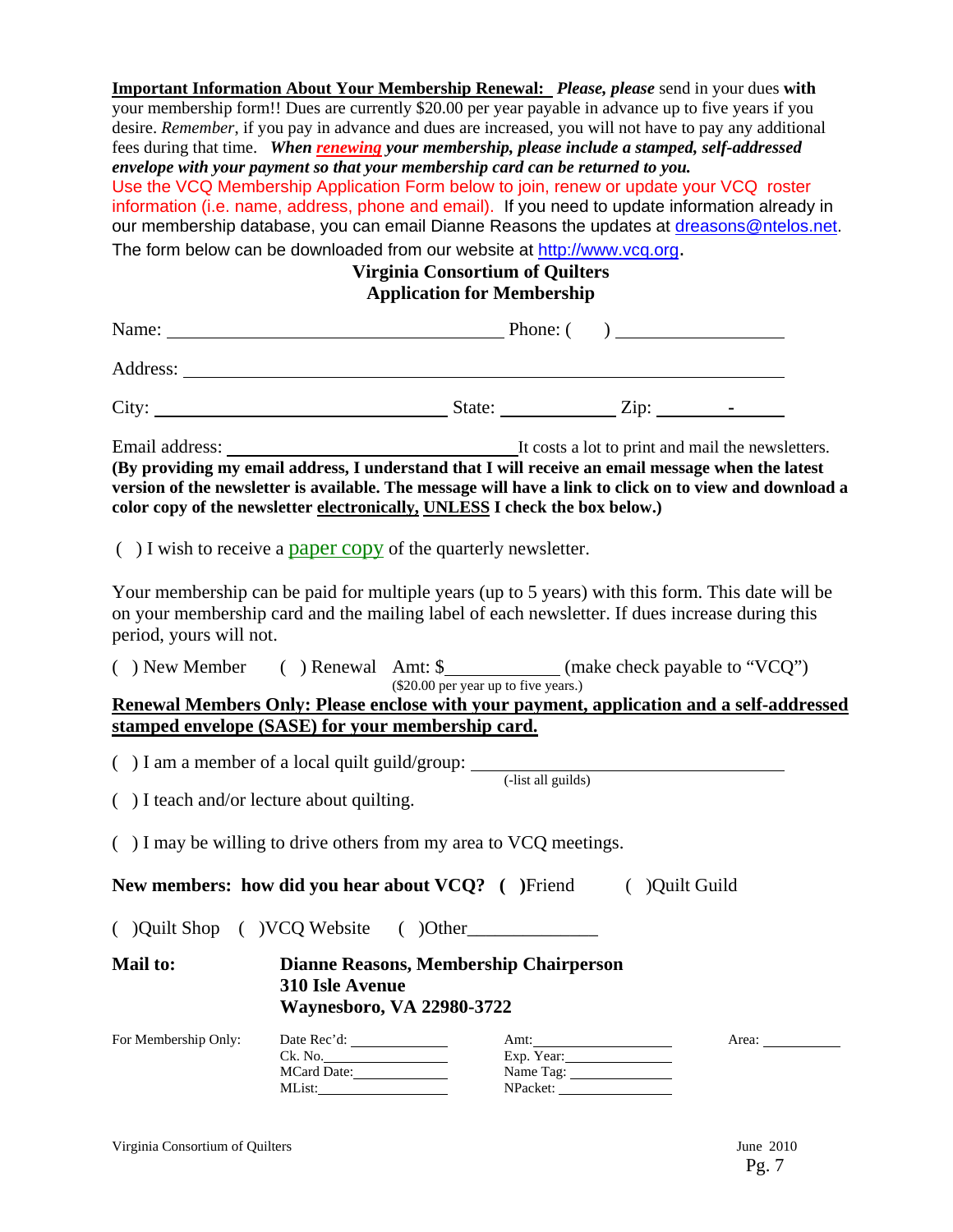# **August 14, 2010 Meeting & Workshop in Newport News**

*The Peninsula Piecemakers Guild will be sponsoring us.*

Newport News is an independent city in Hampton Roads metropolitan area of Virginia. It is in the south-western end of the Virginia Peninsula.

#### **The Last Date to RESERVE A ROOM AT THE GROUP RATE is SATURDAY, AUGUST 1, 2010.**

| <b>Accommodations:</b> | Hampton Inn<br>151 Ottis St.                            |  |
|------------------------|---------------------------------------------------------|--|
|                        | Newport News, VA 23602 (757) 989-8977                   |  |
|                        | $$80 + 12\frac{1}{2}\%$ tax per night, 2 double beds    |  |
|                        | Mention Reservation Code VQG – for Virginia Quilt Guild |  |

# **Meeting Location:** First Baptist Church, 12716 Warwick Blvd., Newport News, VA 23606

# **Meeting Schedule:**

| 8:00-9:00 am    | Registration, coffee   |
|-----------------|------------------------|
| $9:00 - N$ oon  | Morning class period   |
| 12:00-12:45 pm  | Lunch                  |
| $12:45-1:15$ pm | Business meeting       |
| $1:30-3:30$ pm  | Afternoon class period |
| 3:30-4:30 pm    | Show and Tell          |

## **\*\*\*There will be NO vendors at the church\*\*\***

## **Directions:**

**To Hampton Inn** - From Interstate 64 in either direction:

-Take exit 256 B to Victory Blvd. -Turn right at the first light onto Commonwealth Drive -Turn right at first right – Ottis Street -1/10 mile to Hampton Inn, 151 Ottis Street

**Places to eat** – Close to Hotel **– In the Shopping Center** Arby's, Hardees, Burger King, Blimpie, Home Kitchen, Uno's Chicago Grill, Fuddrucker's,

Kero Sushi, Starbucks, Chick-fil-a, Pizza Hut, Subway

- **Across Victory Blvd is**:

Texas Roadhouse, Ruby Tuesday, Three Amigos, Red Circle Sushi Bar, Steak and Grill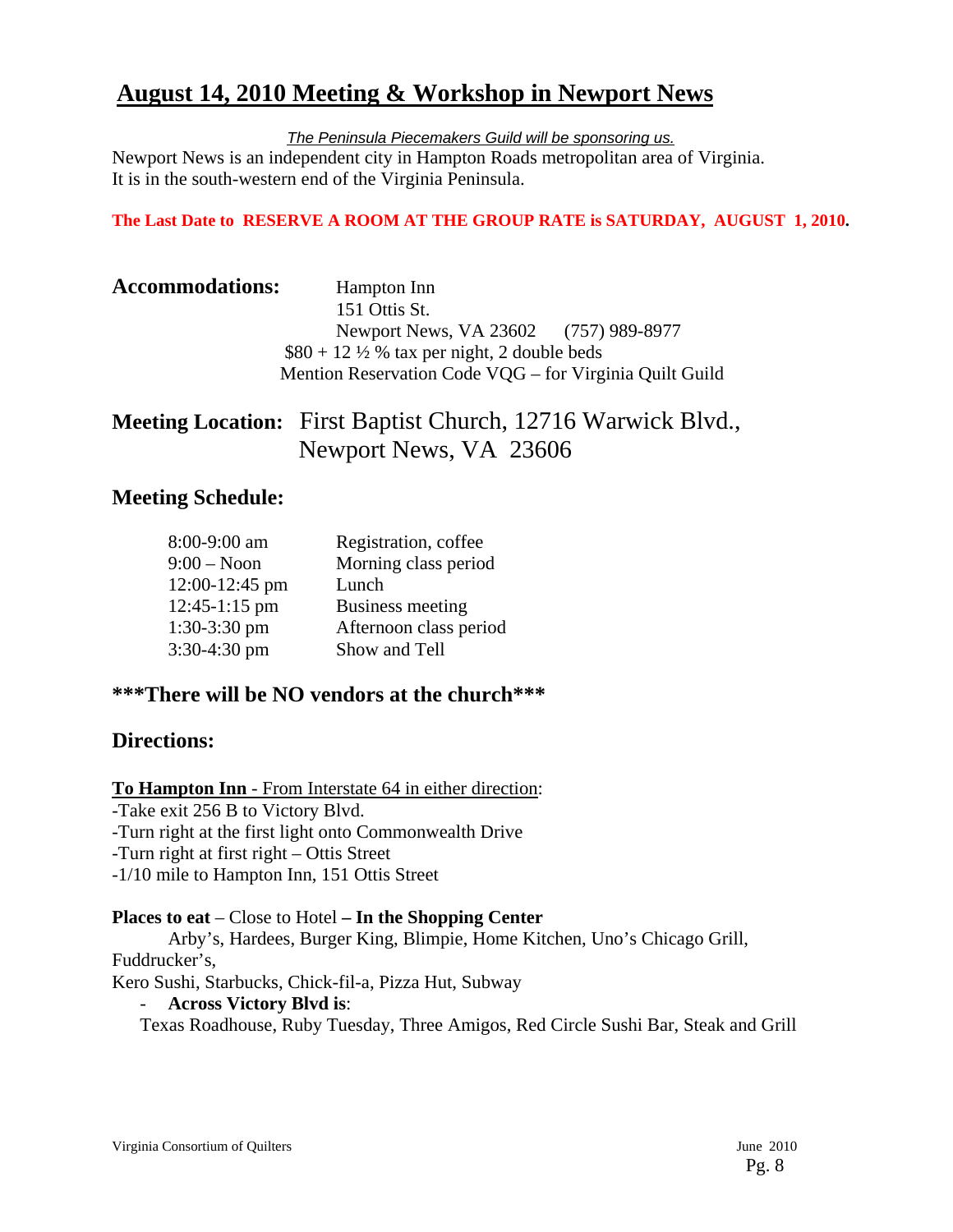#### **If you Follow directions from hotel toward church**, approximately 1-mile right onto

Jefferson Ave and within 1 mile on the right:

KFC, McDonalds, Red Robin, Ruby Tuesday, TGI Friday's, Wendy's, Outback, Buffalo Wild Wings,

Taco Bell, Cheddars, Baileys, Chick-fill-A

**ON Left**:

Cracker Barrel, Sameri Steak and Seafood, Cheeseburger in Paradise, Waffle House, Carrabas, Starbucks, Applebee's, Melton Pot Fondue

#### **At the corner of Oyster Point and Warwick**:

Tortillarama, Andy's Pizza, Starbucks, Wing Zone, Subway, Bonefish

Whew !!! We won't go hungry will we???

#### **From Hampton Inn to First Baptist Church, 12716 Warwick Blvd**

-Go to back of hotel and turn left onto Arthur Way

-Turn left at first light – Commonwealth

-Turn left at first light – Victory

-Follow directions from I-64 (Victory Blvd. becomes Oyster Point when it crosses the Interstate)

#### **To First Baptist Church** From Interstate 64 in either direction:

-Take exit 256 B (Oyster Point Blvd) approximately 2.5 miles

-Turn left onto Warwick Blvd. (There is a strip mall on either side of Oyster Point at this intersection).

-Turn left into church parking lot at first light (approximately 1 mile)

-Go to back of church for entrance to area we will be using

The following local quilt shop will stay open **until 8:00 p.m. on Friday, August 13** to welcome all VCQ attendees. Saturday hours are 10-5pm. The **VCQ Board meeting** will also be held at 5:30 p.m. here.

# Nancy's Calico Patch, 21 Hidenwood Shopping Ctr., Newport News, VA 23606 (757) 596-7397 www.ncpquilting.com

Visit these shops also close and on your way in or out:

 Bella Fabrics – approximately 1.5 miles from the foot of the James River Bridge on Rt. 17 13478 Carrollton, Carrolton, VA 23314 (757) 238-7747 Hours Friday & Saturday 10 – 6pm www.Bellafabricsonline.com

 Quilt with Me – located on Godwin Blvd (Rt. 10) near Obici Hospital right past Walgreens 2999 Corporate Lane, Ste. B8 & B9, Suffolk, VA 23434 (757) 539-0009 Hours Friday 10-8 pm; Saturday 10-5pm www.quilt-with-me.com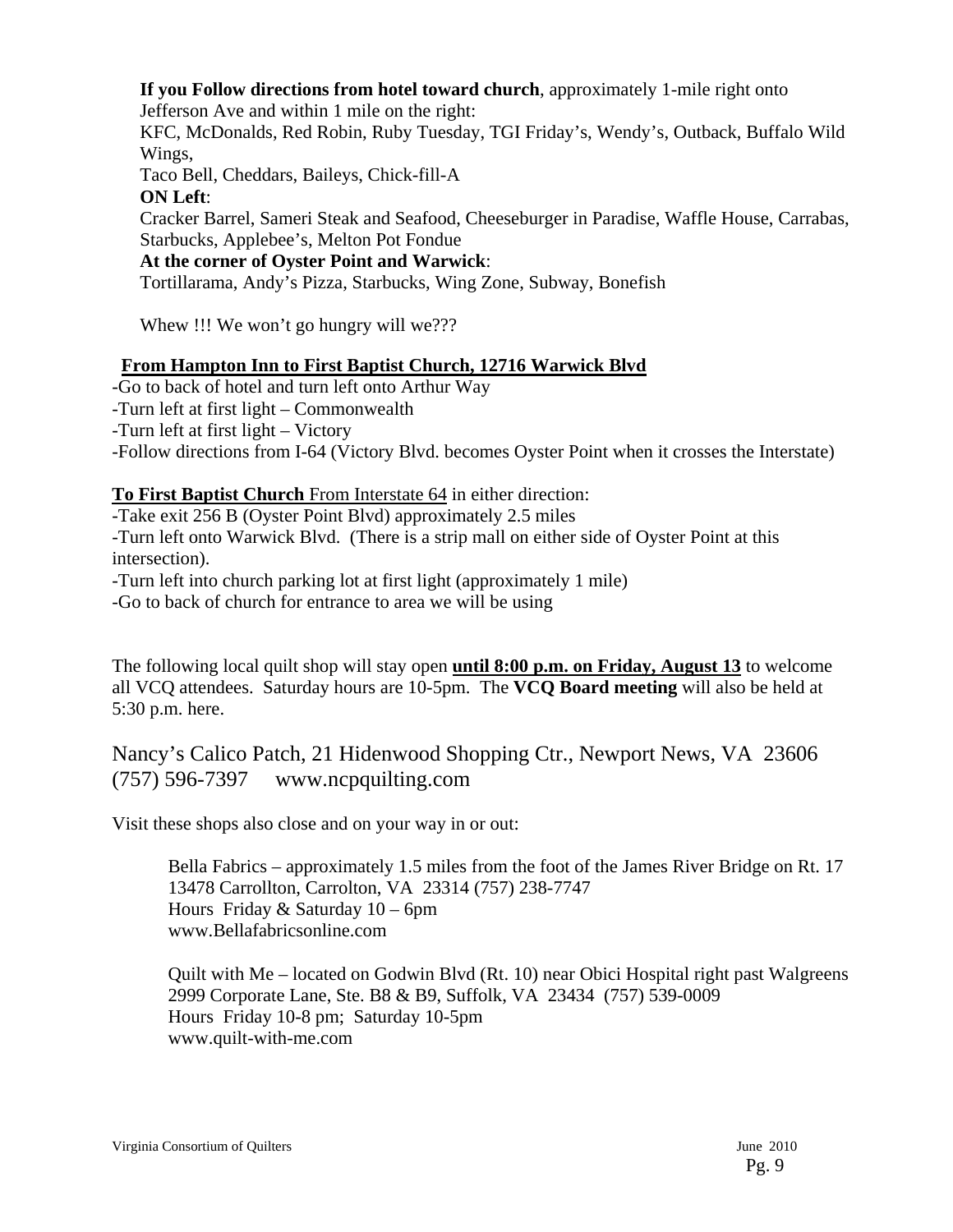# PROGRAM NOTES FROM DEBI HARDING

Your registration form and check to VCQ must be postmarked by *Friday, July 23, 2010* to receive the \$10 early registration discount.

Please fill out your registration form completely and don't forget to pick **THREE** classes. Get your registration form in as soon as you get your newsletter, especially if you want your FIRST choice.

*Please enclose a return address label with your form.*

*Cancellations must be made by July 23, 2010 to get a refund.* 

**Wear your nametag** to the meeting so we can put names and faces together.

**Bring your postcard – it is your lunch ticket.** 

# **Workshops/Classes**

### **Class A: Ready to Solve a MYSTERY ?????? with Susan Virden Skill level:** ALL **Machine class**

We will be making a 36" X 45" quilt but it is very easy to make it bigger, just remember to buy enough border fabric and a little extra background.

#### **Supplies you will need:**

Sewing Machine (make sure it is in good working order before you arrive) Sewing accessories such as pins, scissors… Rotary cutter, small cutting board, and 6"x12" ruler **Fabric Requirements:**  1 yard of main/focus fabric (more if you want a bigger quilt) ¾ yard of contrasting background 12 fat quarters to coordinate with main/focus fabric 1 ½ yard backing (unless making it bigger) You do not need this for class. **Before class, cut the following:** (bring your left over fabrics) Main/focus fabric cut: 1 strip  $3\frac{1}{2}$ " wide, then cut into  $12 - 3\frac{1}{2}$ " sq. Background fabric cut:  $4 \text{ strips } 3 \frac{1}{2}$  wide, then cut into  $48 - 3 \frac{1}{2}$  sq. 2 strips 3" wide, then cut into  $24 - 3$ " sq, then cut in half diagonally for 48 triangles From EACH fat quarter cut:  $2 - 37/8$ " squares, then cut diagonally, for 4 triangles  $2 - 3$ " squares, then cut diagonally, for 4 triangles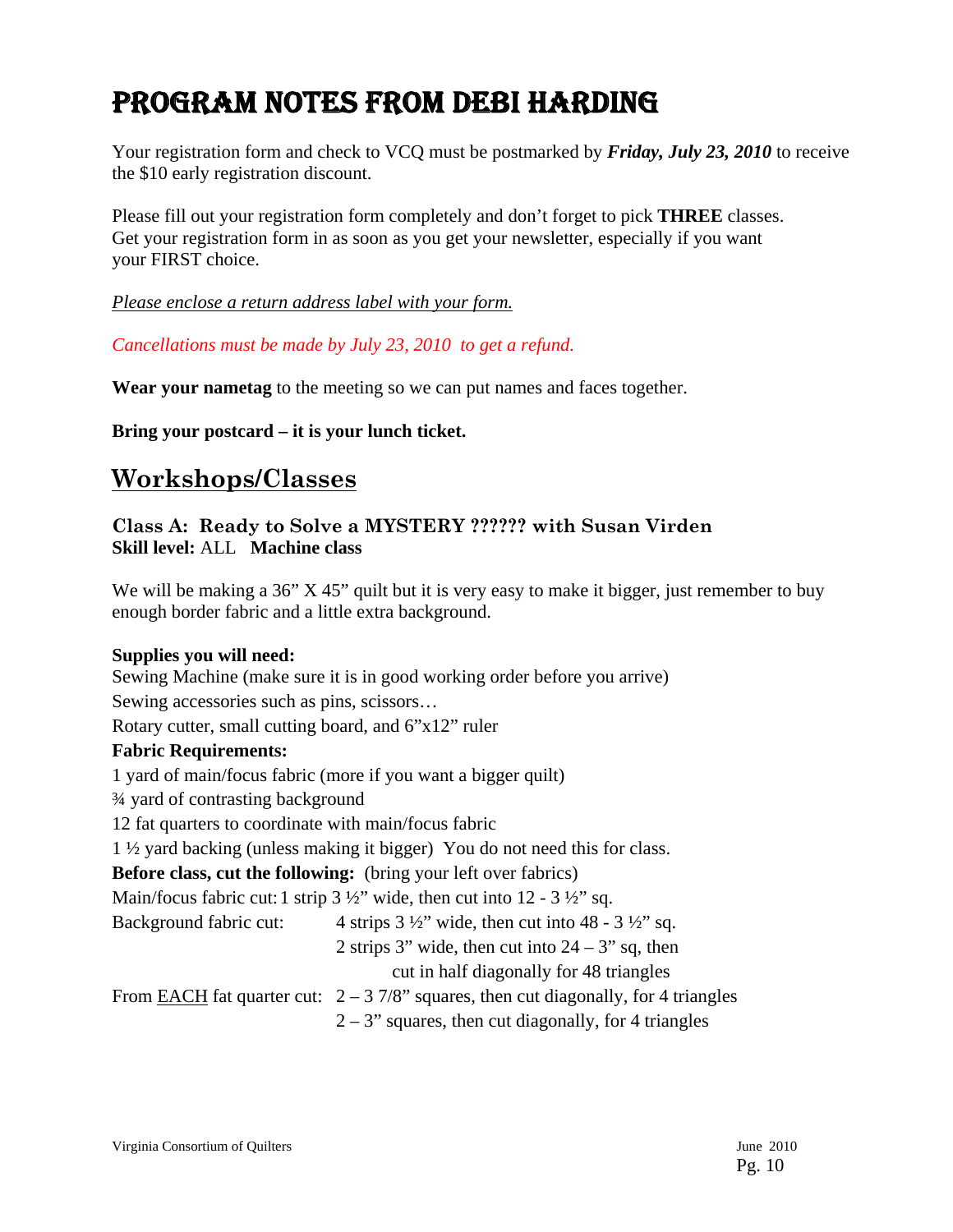**Susan Virden:** I began sewing clothes in 8<sup>th</sup> grade, continued until my Navy husband was sent to Monterey, CA, in 1996. A neighbor took a beginning quilting class, shared her learning experience and I've been shopping for my clothes ever since. My love of quilting took me to a part time job at Bears Paw Quilt Shop in Ellicott City, MD and then What's Your Stitch N Stuff, in Virginia Beach, VA. I fell in love with Mystery Quilts, have taught classes and made many. We've retired from the Navy and live in Chesapeake, VA, with our four poodles. Questions contact me at sjsjv@yahoo.com or call (757) 277-9343.



#### **Class B: My Appliqué Techniques- with Sandy Curran Skill Level:** Beginner **Hand class/machine optional**

The class will consist of creating template material from freezer paper, tracing with a light box, labeling the templates with over/under where

all pieces meet, ironing the appropriate edges under with starch, ironing and pinning the appliqué pieces to iron on stabilizer, and finally, the actual appliqué stitch. Your machine is welcome but not necessary. Sandy will discuss the bigger, more complicated quilts. We were going to call this Machine Appliqué, because Sandy is known for her machine appliqué, but the techniques can be seen with Sandy demonstrating or you may bring your machine.

**Kit Fee:** \$6- for a small flower containing the supplies and fabric for the class

 If anyone would prefer not to work with a kit, you can go on my website for additional patterns and information. www.sandycurran.com

Or call or email Sandy at sandy\_curran@hotmail.com (757) 930-0666 More complicated larger kits will be available also.

**Supply list:** a fine tip PERMANENT marker (1 color is OK, 2 are better) Pins (I prefer silk pins) Cloth scissors and paper scissors A light box  $-$  if you have one Basic hand sewing supplies, Sewing machine is optional If you bring your machine, please bring invisible thread Teacher will be demonstrating the actual appliqué stitch technique on her machine.

**Sandy Curran:** Happily married for 30 years, one beloved and, of course, brilliant daughter. I've been quilting for 12+ years, thanks to the support of my guild, Peninsula Piecemakers. My quilts have toured all over the country and I have entered countless shows and won some cherished awards. I am, perhaps, **best known for** my much larger than life cat faces, and, more recently, human faces. You have probably seen them displayed at the Mancuso shows. Visit my website at www.sandycurran.com.

\_\_\_\_\_\_\_\_\_\_\_\_\_\_\_\_\_\_\_\_\_\_\_\_\_\_\_\_\_\_\_\_\_\_\_\_\_\_\_\_\_\_\_\_\_\_\_\_\_\_\_\_\_\_\_\_\_\_\_\_\_\_\_\_\_\_\_\_\_\_\_\_\_\_\_\_\_\_\_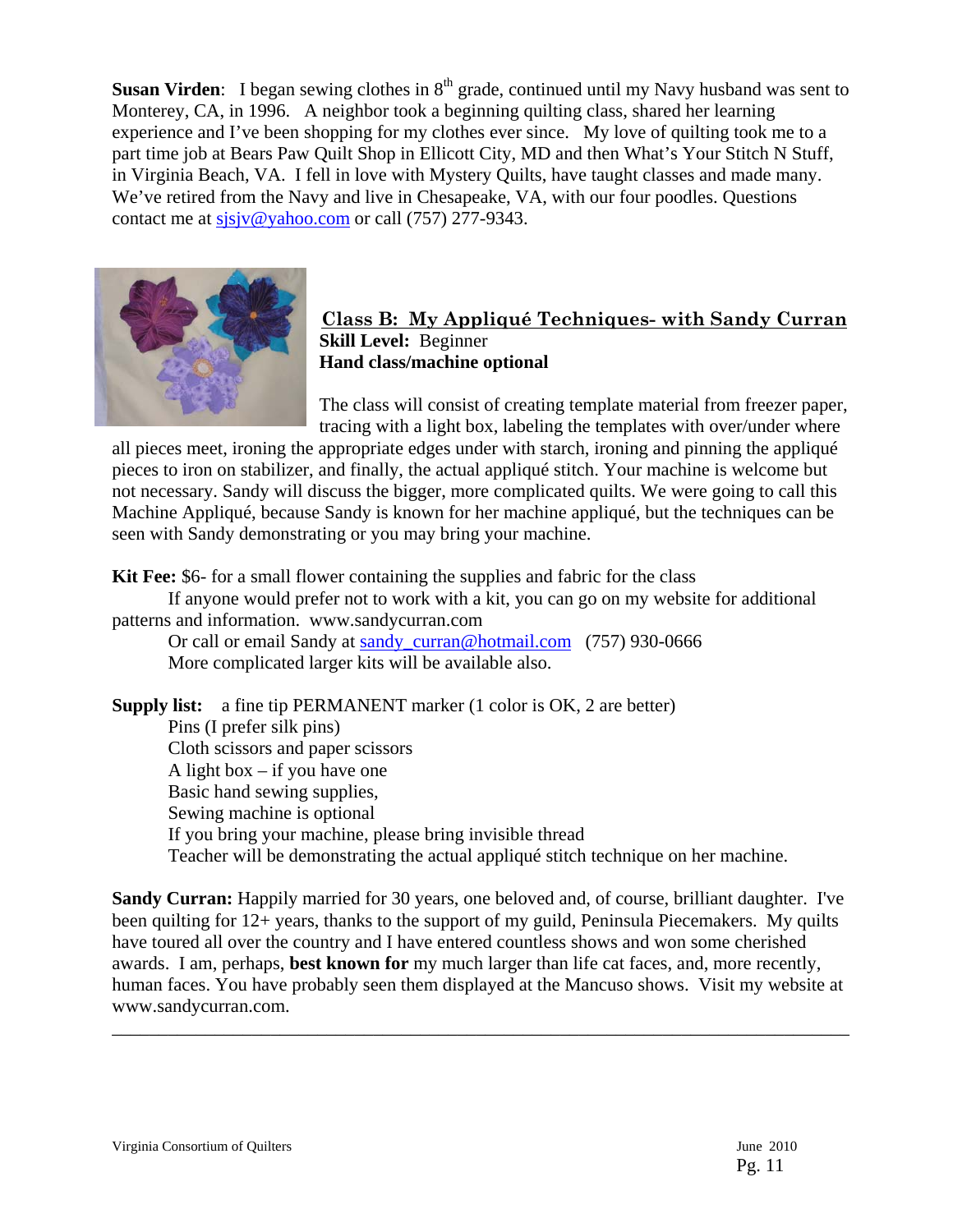## **Class C: Back-basting or No-template Hand Appliqué with Cindy French**

**Skill Level:** Beginning to intermediate – this is more a technique than a product class!

#### **Hand Class**

Learn an easy way to hand appliqué without using templates. Single layer backbasting, two easy stem techniques, circle techniques and multiple layer backbasting will be covered. We'll work on a traditional Ohio Rose block – to be used as a wall hanging or pillow.

### **Supply List:**

Supplies:

- $\leftrightarrow$  Cotton sewing thread to match fabrics
- $\triangleleft$  Hand appliqué needles your favorite. I like straws, milliner's or sharps (appliqué) size 10 or 11.
- Thimble if you use one,
- $\div$  pins (I like Clover appliqué pins they don't snag the thread as much).
- fabric scissors, paper scissors,
- $\triangleleft$  chalk pencil and regular pencil
- $\div$  Size 8 perle cotton in any color that contrasts with your fabric choices
- Size 22 Chenille needles are needed for basting. (these are big!)
- ❖ Masking tape
- $\triangleleft$  eyeglasses if you need them!

## **Optional supplies:** I'll have mine in class for you to try

Small light box Clover 3/8" bias tape maker. Circle template (green architecture template from office supply store) Karen Kay Buckley perfect circles (mylar circle washers)

#### **Fabric Requirements:**

Fabrics

- $\triangleleft$  Background 1 fat quarter
- $\div$  Fabric for flower -2 fat quarters
- $\triangle$  Fabric for stems and leaves 1 or 2 fat quarters
- $\triangle$  Fabric for tulips and center scraps of 2 colors
- $\triangleleft$  Outer border, backing and binding  $\frac{3}{4}$  yard

#### \*\*\*\*\*Before coming to class:\*\*\*\*\*\*

Pre-wash all fabrics before coming to class. This makes the fabric easier to turn. Cut one background block 13" square. (Don't use the selvage). Also bring a 6 inch square of light fabric for practice.

Virginia Consortium of Quilters June 2010 **Cindy French:** I grew up in the Appalachian Mountains near Abingdon Virginia. My mother and grandmother sewed, embroidered, knitted, tatted and crocheted which gave me a great appreciation for handwork. I was just fascinated with the quilts from the area – I used to love to go to the Cave House and the Virginia Highlands Festival – such beautiful quilts. I started quilting in college using an old Singer treadle – as a stress relief. When I moved up to Tidewater



Pg. 12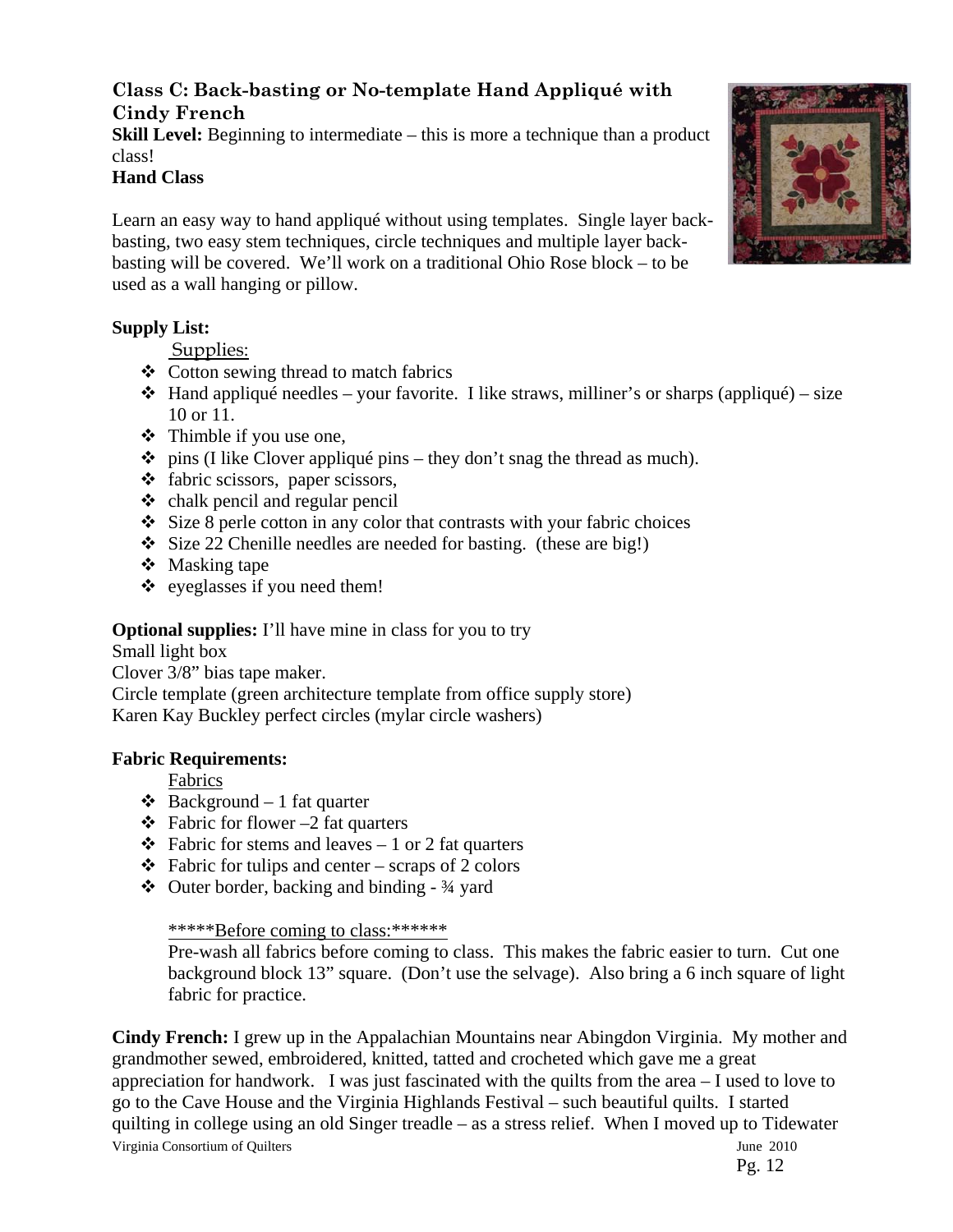area – I discovered the local quilt guild – the Piecemakers – and found wonderful friends and teachers. I was a schoolteacher for twenty-some years – quilting the entire time – again a great stress relief! I now teach beading classes at Beadworkz in Portsmouth, quilting classes at Bella's Fabrics in Carrollton and non-traditional weaving classes on a loom I invented with a friend – Kat Allison. She and I have written a book on this loom – and teach at Art and Soul – an Altered Art Workshop that travels to various places around the country. Contact me via email at frenchg6364@verizon.net

#### **Class D: Stained Glass Quilt with Melinda Dagenhart**

**Skill Level:** Advanced Beginner **Machine class** 

This is more a process than a pattern. Every quilt will be different depending on how the blocks are cut. Size will vary depending on the squared up size of your blocks. There is no wrong size!



**Supply List**: Sewing machine

 Rotary cutter and mat 12" ruler thread pins iron and board (optional)

### **Fabric Requirements**:

\*42- 9" squares of colorful fabrics like batiks or hand dyed fabrics plus all the scraps from cutting. Variety is important. \*approximately 3 yards of contrasting solid fabric- like Kona for dividing strips and binding This quilt would also look good in red, white and blue with gold strips If you don't want to use batiks, any colorful contrasting fabrics will work.

**Malinda Dagenhart:** I have been quilting for about 6 years. I started my longarm quilting business about 5 years ago. I often design my own patterns. Contact me at Malinda.Dagenhart@gmail.com

**Class E: Machine Pieced Butterfly with Meg Glenn-Albiez Skill Level:** Confident Beginner **Machine Class** 



**Kit Fee: \$** 6 and will include a paper and a freezer paper copy of the pattern.

We will learn Ruth McDowell's method of piecing and make a butterfly block. Ruth's method uses templates of freezer paper and can be used for complex designs including transforming photographs into quilts.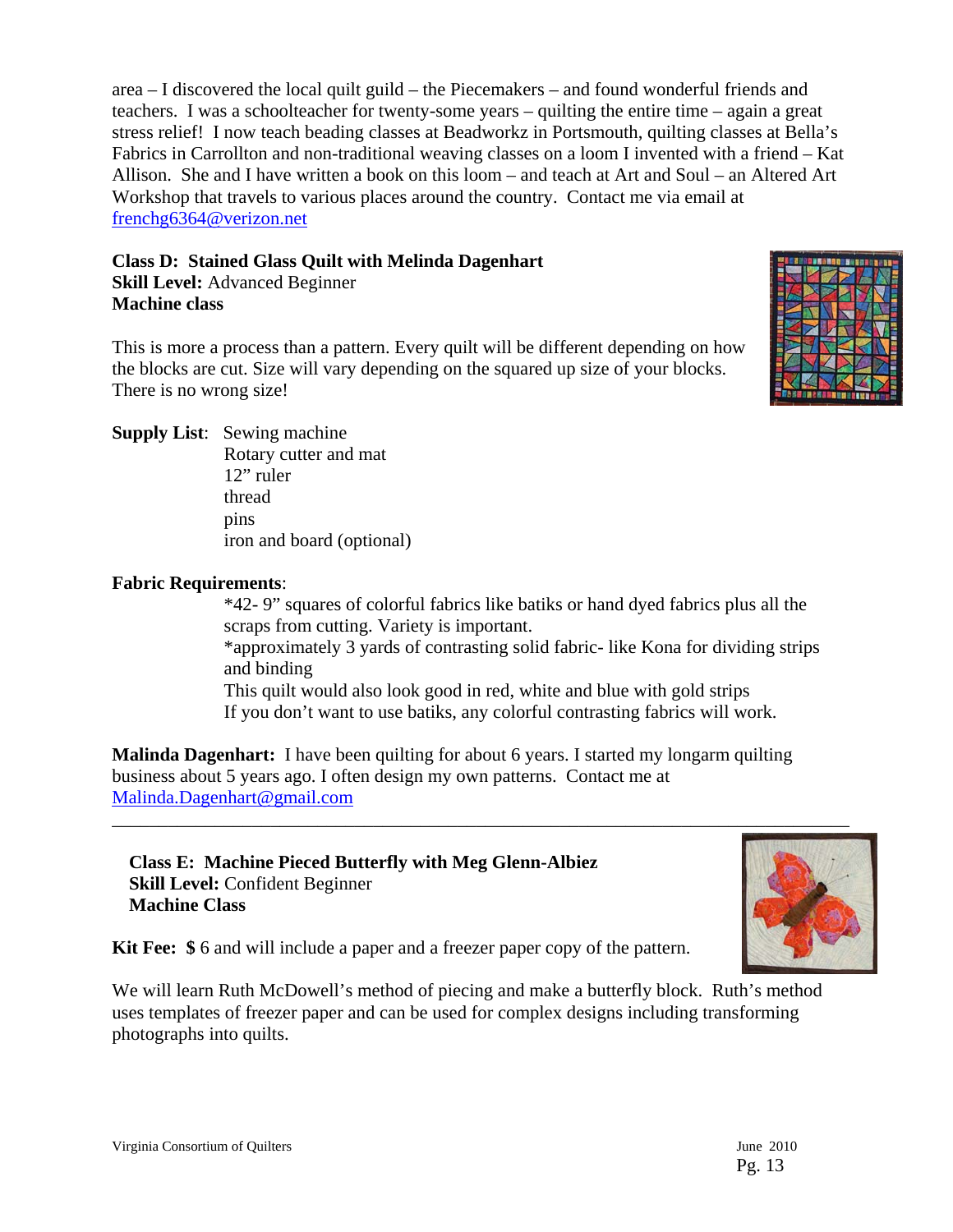**Supply List:** 2-3 colored pencils, 2 colored highlighters, paper scissors, pen, pencil, eraser, glue stick, straight pins, iron, sewing machine, grey/tan thread including the bobbin, and other supplies you use when quilting. (Optional: small design wall or piece of flannel. Block is approximately  $12 \times 12$  ")

**Fabric Requirements:** Various pieces of colorful fabric for butterfly wings, brownish fabric for body and contrasting fabric for the background. Since the block is approximately 12 x 12 ", none of the pieces need to be large – you can use up your scraps!

**Meg Glenn-Albiez:** I have been quilting for maybe 20-25 years and several years ago got bored doing 'regular' blocks. After a class on Ruth McDowell's technique (making a rose from her flower book), I took a class from the master herself, in Kentucky. About two years ago I took another class from Ruth, in Montana. Since then the quilting I enjoy most is taking a photograph and translating it into a pattern that can be pieced using Ruth's method. Contact me at mega1@cox.net.

### **Class F: Come Quilt With Me**

Bring your current project to work on or that UFO that you've been meaning to finish and join in conversation with fellow quilters for some inspiration on how to finish it. Perhaps during this class, you would be willing to donate some of your time to the **Virginia Memorial Quilt Project**.

# **Sites for Future VCQ Meetings**

| 13 Nov 2010 Martinsville |                              | 12 Mar 2011 | Gloucester |
|--------------------------|------------------------------|-------------|------------|
| 14 May 2011 Richmond     |                              | 13 Aug 2011 | Monterey   |
|                          | 12 Nov 2011 to be determined |             |            |

We will be scheduling meetings all over the state - if you know any good teachers or vendors, please contact Debi Harding at dharding13@cox.net or 757.615.7758.



Want to be on The Dream Rocket Team? How about a Dream Rocket Follower? Go see what this World Wide Project is all about and check out the creative "Panels" that have been made so far.

Go to www.thedreamrocket.com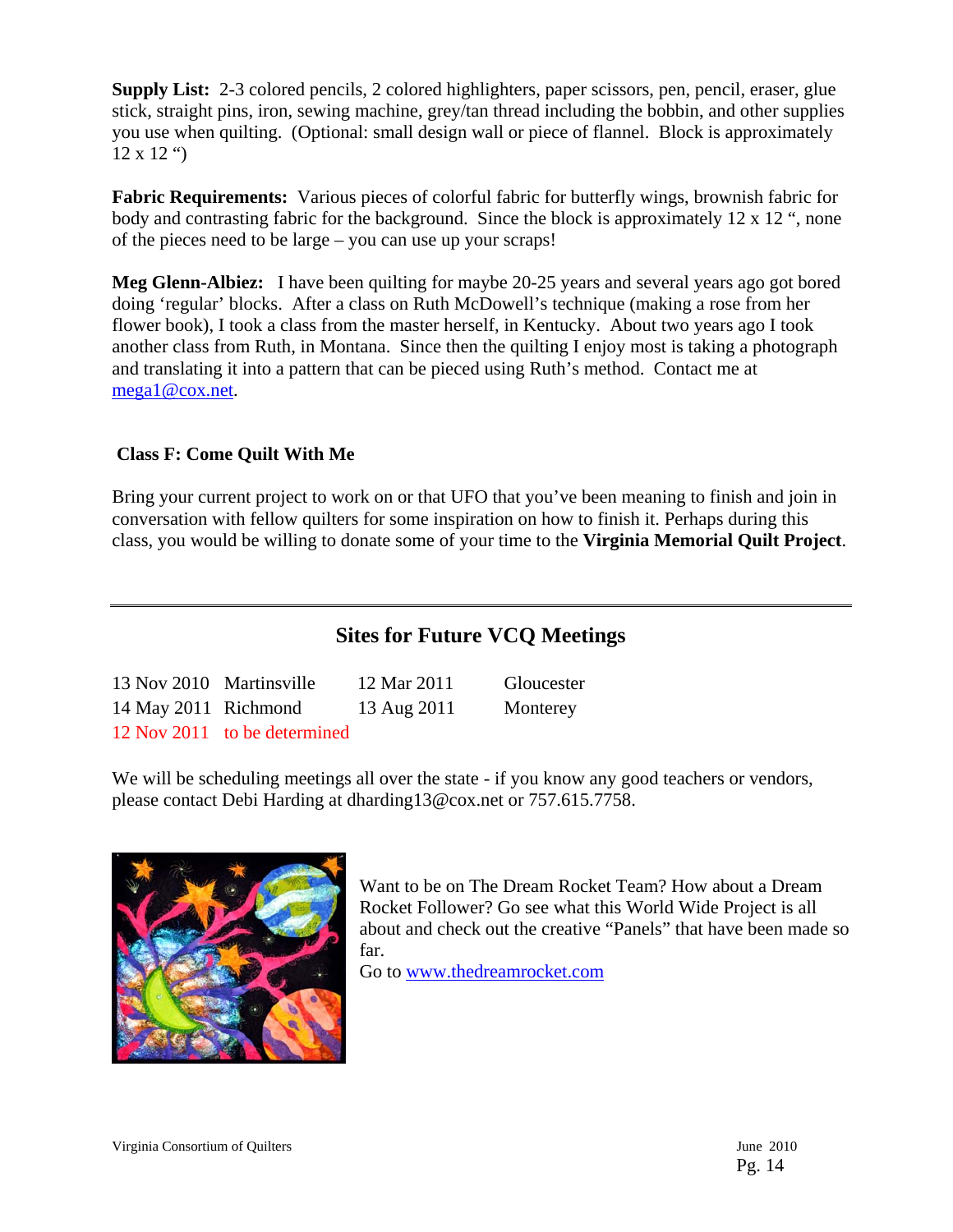### **VCQ CLASS REGISTRATION FORM**

**Registration form deadline**: To receive the \$10 early registration discount, must be postmarked by *Friday, July 23, 2010*. Please fill out completely and please **PRINT**.

Please Note : No Registrations will be accepted after Saturday, August 7, 2010.

|                                                                   | Name                                                                             |
|-------------------------------------------------------------------|----------------------------------------------------------------------------------|
| <b>Member Exercise Service Member</b><br>Non-Member______________ |                                                                                  |
|                                                                   |                                                                                  |
| Phone________________________                                     |                                                                                  |
|                                                                   | Choice of Workshop (includes lunch). Circle letters and indicate choice on line. |

**Class A: Ready to solve a MYSTERY???? with Susan Virden Class B: My Appliqué Techniques- with Sandy Curran Class C: Back-basting or No-template Hand Appliqué with Cindy French Class D: Stained Glass Quilt with Malinda Dagenhart Class E: Machine Pieced Butterfly with Meg Glenn-Albiez Class F: Come Quilt with Me** 

1st choice and choice and choice and choice and  $3$ rd choice

Cost: New Pricing approved by the membership in March 2010.

|                                   |      | Full cost   If postmarked by<br><b>July 23, 2010</b> |
|-----------------------------------|------|------------------------------------------------------|
| Non-member, Workshop              | \$55 | \$45                                                 |
| Non-member, Come Quilt with Me    | \$45 | \$35                                                 |
| Member, Workshop                  | \$40 | \$30                                                 |
| <b>Member, Come Quilt with Me</b> | \$35 | \$25                                                 |

Amount enclosed:  $\frac{1}{2}$   $\frac{1}{2}$  (Kit fee, if any, paid to teacher at time of class.)

Are you willing to be a class helper? Yes No

Are you bringing a sewing machine to Come Quilt with Me? Yes No

Special lunch requirements: vegetarian\_\_\_ gluten-free\_\_\_ Allergic to \_\_\_\_\_\_\_\_\_\_\_

Send class registration form and your check **payable to VCQ** to **Debi Harding 2356 Bizzone Cir Virginia Beach, VA 23464**  Questions? Contact Debi Harding at debi.harding@wellsfargo.com or dharding13@cox.net or call 757-615-7758. Any cancellations must be made by **Monday,** *July 23, 2010* to get a refund.